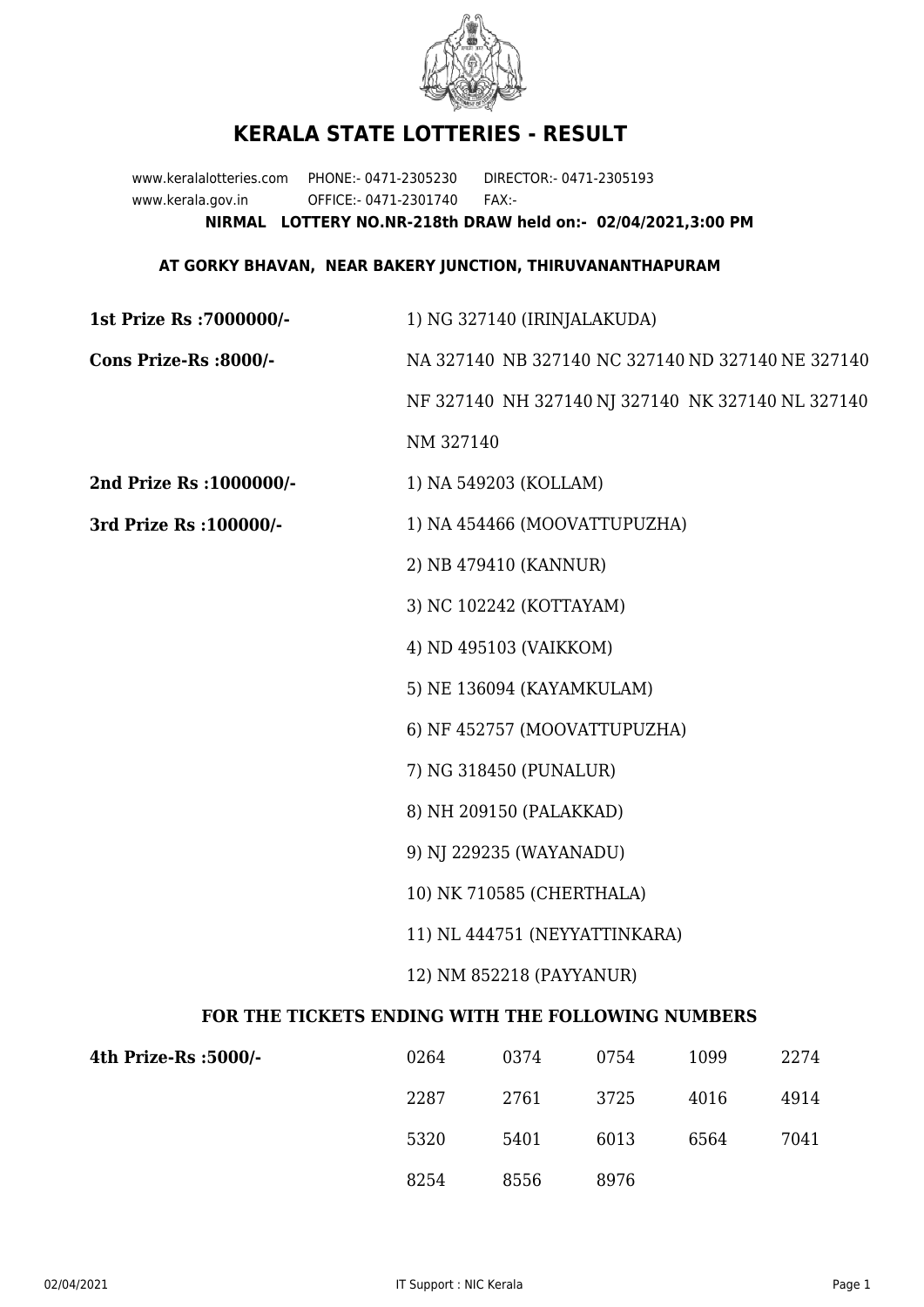| 5th Prize-Rs : 1000/- | 0035 | 0217 | 0405 | 0521 | 0573 |
|-----------------------|------|------|------|------|------|
|                       | 1366 | 1389 | 1944 | 1965 | 2571 |
|                       | 2713 | 2965 | 2982 | 2992 | 3639 |
|                       | 3690 | 3967 | 3975 | 4648 | 4773 |
|                       | 6047 | 6102 | 6114 | 6264 | 6339 |
|                       | 6628 | 6957 | 7097 | 7109 | 7244 |
|                       | 7337 | 7963 | 8630 | 9031 | 9436 |
|                       | 9471 |      |      |      |      |
| 6th Prize-Rs :500/-   | 0028 | 0054 | 0123 | 0266 | 0302 |
|                       | 0967 | 0989 | 1242 | 1340 | 1397 |
|                       | 1525 | 1759 | 1798 | 2011 | 2177 |
|                       | 2205 | 2426 | 2573 | 2753 | 2850 |
|                       | 2893 | 2999 | 3171 | 3271 | 3309 |
|                       | 3457 | 3582 | 3621 | 3858 | 3939 |
|                       | 3964 | 3993 | 4252 | 4404 | 4642 |
|                       | 4785 | 4830 | 4853 | 5003 | 5006 |
|                       | 5418 | 5624 | 5625 | 5632 | 5887 |
|                       | 5913 | 5977 | 6037 | 6300 | 6590 |
|                       | 6595 | 6598 | 6604 | 6647 | 6749 |
|                       | 6976 | 7038 | 7174 | 7246 | 7309 |
|                       | 7385 | 7566 | 7619 | 7910 | 8070 |
|                       | 8396 | 8476 | 8674 | 8713 | 8963 |
|                       | 9074 | 9091 | 9124 | 9199 | 9274 |
|                       | 9308 | 9785 | 9840 | 9900 |      |
| 7th Prize-Rs : 100/-  | 0081 | 0290 | 0299 | 0387 | 0403 |
|                       | 0494 | 0516 | 0536 | 0662 | 0822 |
|                       | 0830 | 0846 | 0984 | 1271 | 1401 |
|                       | 1478 | 1661 | 1703 | 1716 | 1908 |
|                       | 2024 | 2032 | 2033 | 2275 | 2298 |